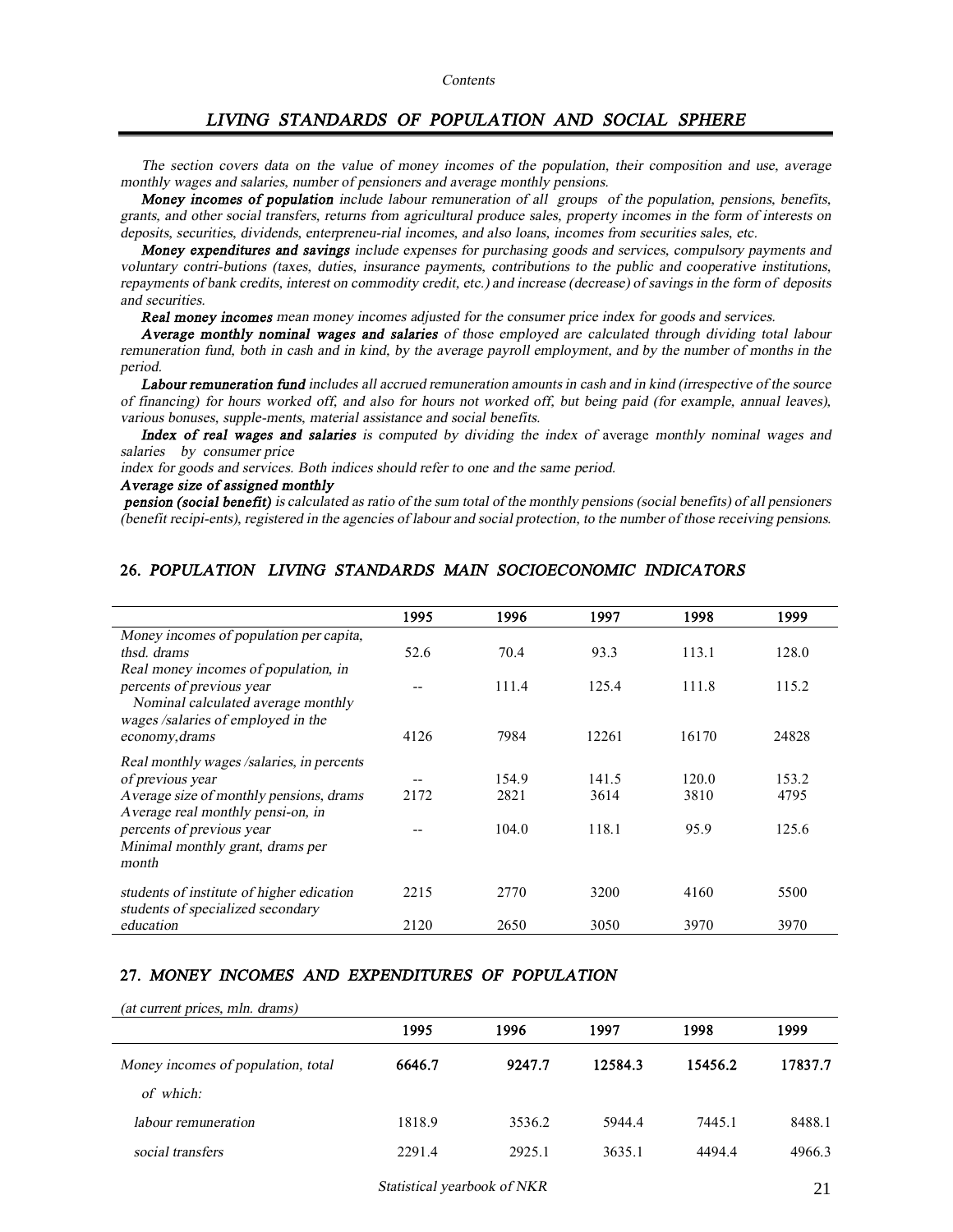|                                                                                                                |        | Contents |         |         |         |
|----------------------------------------------------------------------------------------------------------------|--------|----------|---------|---------|---------|
|                                                                                                                | 1995   | 1996     | 1997    | 1998    | 1999    |
| proceeds from financial system,<br>incomes from<br>property and enterpreneurial<br>activity, etc.              | 2536.4 | 2786.4   | 3004.8  | 3516.7  | 4383.3  |
|                                                                                                                |        |          |         |         |         |
| Money expenditures and savings of<br>population total                                                          | 6477.0 | 9050.2   | 11770.8 | 14941.3 | 16189.0 |
| of which:                                                                                                      |        |          |         |         |         |
| for purchasing goods and services<br>and other expenses                                                        | 6202.6 | 8513.1   | 10935.8 | 13431.5 | 15027.5 |
| compulsory payments and voluntary<br>contributions<br>accumulation of savings of population<br>in deposits and | 216.0  | 465.7    | 742.8   | 886.8   | 863.5   |
| securities, purchase of currency                                                                               | 58.5   | 71.4     | 92.2    | 623     | 298     |

## **28.** *STRUCTURE OF MONEY INCOMES AND EXPENDITURES OF POPULATION*

| (in percents of total)                                                                       |       |       |       |       |       |
|----------------------------------------------------------------------------------------------|-------|-------|-------|-------|-------|
|                                                                                              | 1995  | 1996  | 1997  | 1998  | 1999  |
| Money incomes of population, total<br>of which:                                              | 100.0 | 100.0 | 100.0 | 100.0 | 100.0 |
| labour remuneration                                                                          | 27.4  | 38.2  | 47.2  | 48.2  | 47.6  |
| social transfers                                                                             | 34.5  | 31.6  | 28.9  | 29.1  | 27.8  |
| Money expenditures and savings of                                                            | 38.2  | 30.1  | 23.9  | 22.8  | 24.6  |
| population total<br>of which:                                                                | 100.0 | 100.0 | 100.0 | 100.0 | 100.0 |
| for purchasing goods and services<br>and other expenses<br>compulsory payments and voluntary | 95.8  | 94.1  | 92.9  | 89.9  | 92.8  |
| contributions<br>accumulation of savings of population<br>in deposits and                    | 3.3   | 5.1   | 6.3   | 5.9   | 5.3   |
| securities, purchase of currency                                                             | 0.9   | 0.8   | 0.8   | 4.2   | 1.8   |

## *29. AVERAGE MONTHLY WAGE /SALARY PER WORKER*

| Years | <i>Drams</i> | In per cent of previous year |
|-------|--------------|------------------------------|
| 1995  | 4126         | $- -$                        |
| 1996  | 7984         | 193.5                        |
| 1997  | 12261        | 153.6                        |
| 1998  | 16170        | 131.9                        |
| 1999  | 24828        | 153.5                        |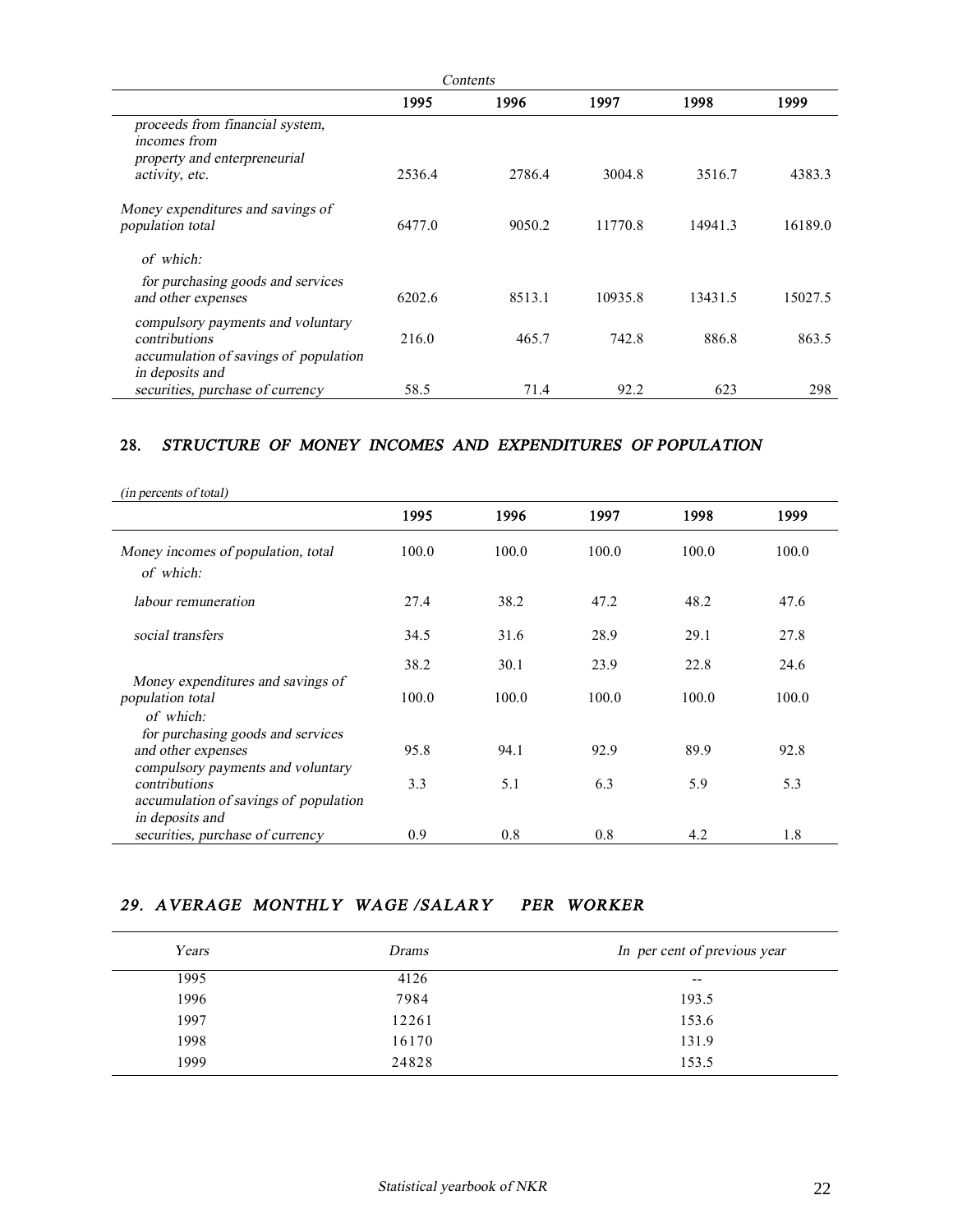| (drams)                          |      |       |       |       |       |
|----------------------------------|------|-------|-------|-------|-------|
|                                  | 1995 | 1996  | 1997  | 1998  | 1999  |
| Total in the economy             | 4126 | 7984  | 12261 | 16170 | 24828 |
| industry                         | 4147 | 11958 | 12696 | 15852 | 21687 |
| agriculture and forestry         | 2537 | 5886  | 8354  | 6223  | 19326 |
| construction                     | 5739 | 13958 | 14731 | 23902 | 24432 |
| transport                        | 5332 | 12306 | 10238 | 9502  | 11039 |
| communication                    | 5817 | 10522 | 11526 | 14415 | 19044 |
| trade and public catering        | 2484 | 6676  | 7624  | 7528  | 12279 |
| information and maintenance      |      |       |       |       |       |
| servicing                        | 3602 | 7533  | 12847 | 11494 | 17435 |
| housing and communal facilities, |      |       |       |       |       |
| and consumer service             | 3209 | 8520  | 11381 | 14140 | 16596 |
| health care and social security  | 3418 | 8632  | 9470  | 12757 | 15660 |
| education                        | 2817 | 7430  | 8333  | 10572 | 18718 |
| culture and art                  | 3262 | 6764  | 7825  | 9083  | 13731 |
| science and scientific service   | 3112 | 6822  | 10705 | 11000 | 11452 |
| finances and credit              | 5621 | 16592 | 20547 | 30990 | 46161 |
| general government authorities   | 7463 | 9983  | 22882 | 29863 | 42939 |
| other branches                   | 4458 | 15410 | 17718 | 19011 | 29196 |

## **30.** *AVERAGE MONTHLY NOMINAL WAGE /SALARY PER WORKER BY BRANCHES OF THE ECONOMY*

## *31.**GROWTH RATES OF AVERAGE MONTHLY NOMINAL WAGE / SALARY PER WORKER BY BRANCHES OF THE ECONOMY*

|                                       | 1996  | 1997  | 1998  | 1999  |
|---------------------------------------|-------|-------|-------|-------|
| Total in the economy                  | 193.5 | 153.6 | 131.9 | 153.5 |
| industry                              | 288.4 | 106.2 | 124.9 | 136.8 |
| agriculture and forestry              | 232.0 | 141.9 | 74.5  | 310.6 |
| construction                          | 243.2 | 105.5 | 162.3 | 102.2 |
| transport                             | 230.8 | 83.2  | 92.8  | 116.2 |
| communication                         | 180.9 | 109.5 | 125.1 | 132.1 |
| information and maintenance servicing | 268.8 | 114.2 | 98.7  | 163.1 |
| housing and communal facilities, and  |       |       |       |       |
| consumer service                      | 209.1 | 170.5 | 89.5  | 151.7 |
| trade and public catering             | 265.5 | 133.6 | 124.2 | 117.4 |
| health care and social security       | 252.5 | 109.7 | 134.7 | 122.8 |
| education                             | 263.8 | 112.2 | 126.9 | 177.1 |
| culture and art                       | 207.4 | 115.7 | 116.1 | 151.2 |
| science and scientific service        | 219.2 | 156.9 | 102.8 | 104.1 |
| finances and credit                   | 295.2 | 123.8 | 150.8 | 149.0 |
| general government authorities        | 133.8 | 229.2 | 130.5 | 143.8 |
| other branches                        | 345.7 | 115.0 | 107.3 | 153.6 |

*(in per cents of previous year)*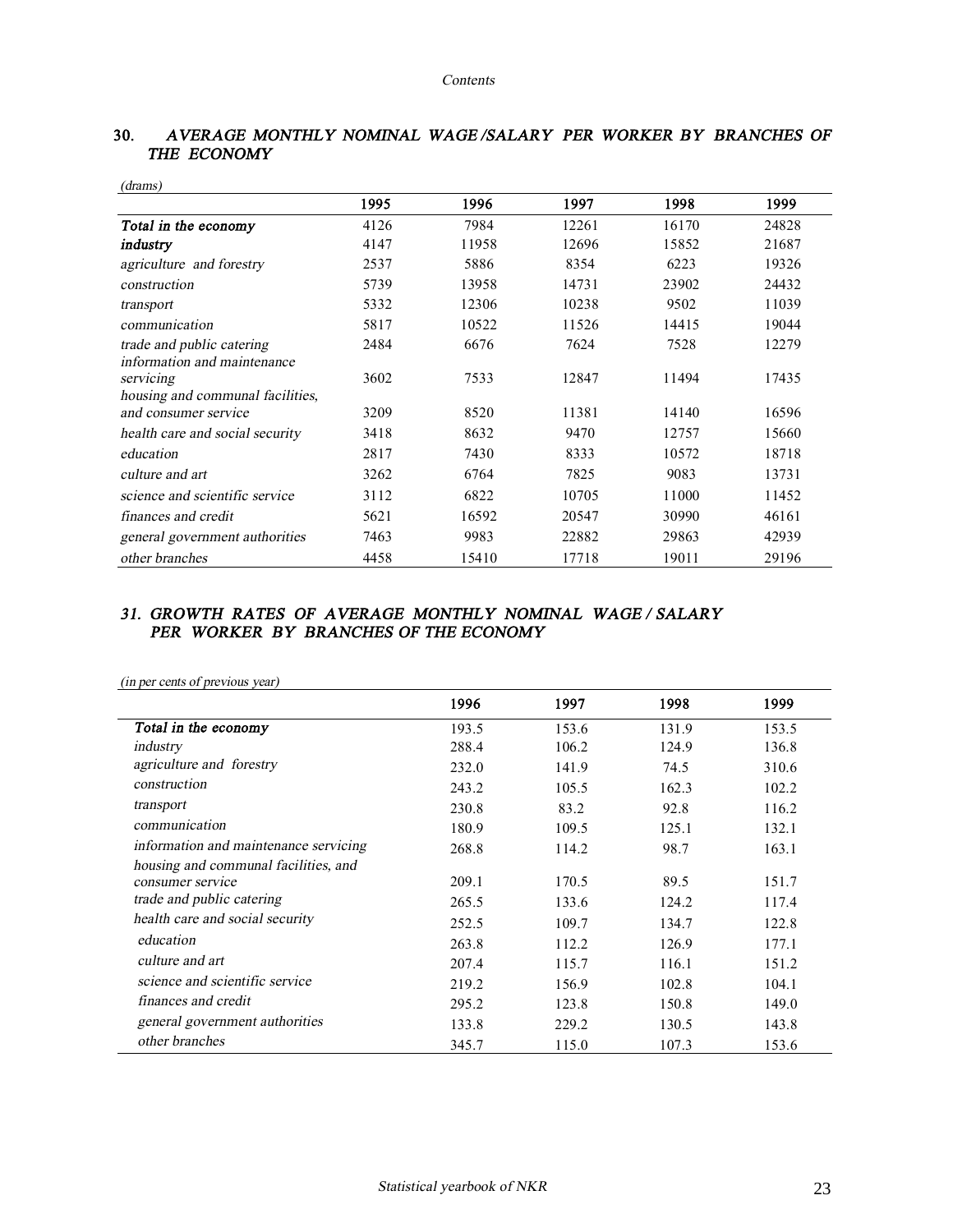| (drams per month) |         |       |       |         |
|-------------------|---------|-------|-------|---------|
| Years             | January | April | July  | October |
| 1995              | 375     | 475   | 540   | 540     |
| 1996              | 720     | 720   | 720   | 830     |
| 1997              | 1000    | 1000  | 1000  | 1000    |
| 1998              | 1000    | 1000  | 1000  | 1000    |
| 1999              | 10000   | 10000 | 10000 | 10000   |

#### **32.** *MINIMAL SIZE OF WAGE / SALARY*

## **33.** *AVERAGE MONTHLY NOMINAL WAGE IN DRAMS AND USA DOLLARS, GROWTH RATES AND CONSUMER PRICES INDEX*

| Years | Average monthly nominal wage |                | Growth rates of average<br>monthly nominal wage | Consumer prices<br>index |  |
|-------|------------------------------|----------------|-------------------------------------------------|--------------------------|--|
|       | <i>in drams</i>              | in USA dollars |                                                 |                          |  |
| 1995  | 4126                         | 10.1           | $ -$                                            | --                       |  |
| 1996  | 7984                         | 19.4           | 193.5                                           | 124.9                    |  |
| 1997  | 12261                        | 25.3           | 153.6                                           | 108.5                    |  |
| 1998  | 16170                        | 32.0           | 131.9                                           | 109.9                    |  |
| 1999  | 24828                        | 46.4           | 153.5                                           | 100.2                    |  |

## *34. NUMBER OF FAMILIES AND CHILDREN RECEIVING ALLOWANCES , at the year-end*

|                                                                                                | 1996  | 1997  | 1998                     | 1999                     |
|------------------------------------------------------------------------------------------------|-------|-------|--------------------------|--------------------------|
| Number of families receiving allowances                                                        | 7082  | 7742  | 7140                     | 8124                     |
| Number of children                                                                             | 16192 | 14804 | 14473                    | 15842                    |
| Families with children aged under 18                                                           | 5708  | 5525  | 5200                     | 5237                     |
| Number of children                                                                             | 14818 | 12411 | 12633                    | 12784                    |
| Single mothers with children aged under 18                                                     | 226   | 313   | 293                      | 320                      |
| Number of children                                                                             | 226   | 370   | $\overline{\phantom{a}}$ | $\overline{\phantom{0}}$ |
| Mothers with children aged under 2                                                             | 1148  | 1904  | 1647                     | 1356                     |
| Number of children                                                                             | 1148  | 2023  | 1840                     | 1502                     |
| Families who get gratuities for supporting with<br>elementary nourishment of the children aged |       |       |                          |                          |
| under 1                                                                                        |       |       |                          | 1211                     |
| Number of children                                                                             |       |       |                          | 1556                     |

#### *35. AVERAGE MONTHLY ALLOWANCES*

| (drams)                                                                                        |      |      |      |      |
|------------------------------------------------------------------------------------------------|------|------|------|------|
|                                                                                                | 1996 | 1997 | 1998 | 1999 |
| Per family receiving allowances                                                                | 2305 | 3847 | 4177 | 3922 |
| Per child                                                                                      | 1008 | 2012 | 2024 | 1975 |
| Per family with children aged under 18                                                         | 2506 | 4650 | 5002 | 5020 |
| Per child                                                                                      | 965  | 2070 | 2059 | 2057 |
| Per single mother with children aged under 18                                                  | 1300 | 1800 | 1800 | 1800 |
| Per child                                                                                      | 1300 | 1523 |      |      |
| Mothers with children aged under 2                                                             | 1500 | 1851 | 1995 | 1963 |
| Per child                                                                                      | 1500 | 1742 | 1785 | 1772 |
| Families who get gratuities for supporting with<br>elementary nourishment of the children aged |      |      |      |      |
| under 1                                                                                        |      |      |      | 1927 |
| Per child                                                                                      |      |      |      | 1500 |